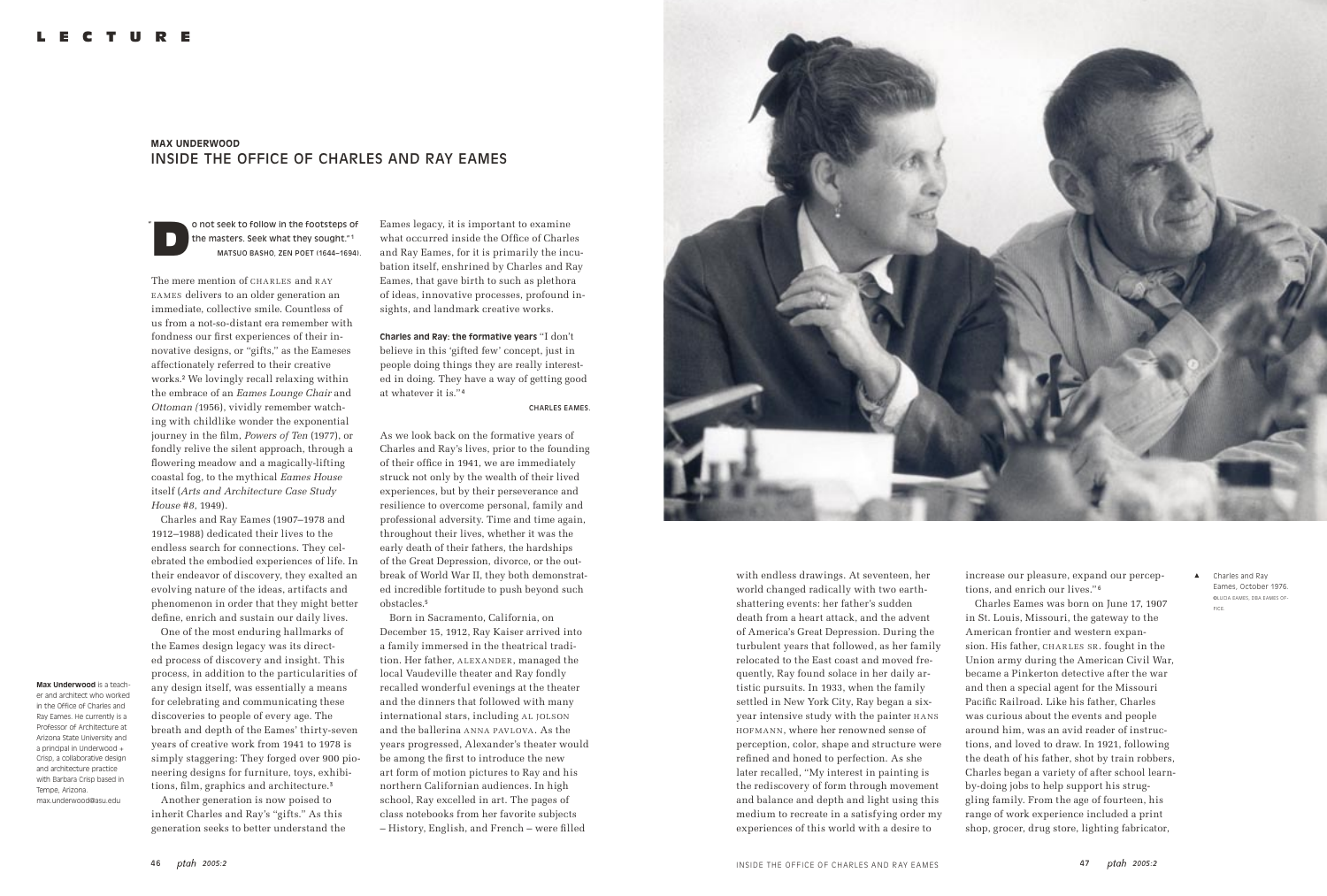the building." <sup>8</sup> It was during this same period that the great Finnish architect, ELIEL SAARINEN, then the director of the Cranbrook Academy of Art in Michigan, contacted Charles after seeing photographs of *St. Mary's Catholic Church* in *Architectural Forum* magazine, and subsequently offered him a fellowship to join the Architecture and Urban Planning program in 1938.

At Cranbrook, Charles revived his learnby-doing philosophy, and not only explored each of Cranbook's various allied art studios, but found time to work part-time in Eliel Saarinen's architectural office, where he met the new junior partner, Eliel's son, E ERO. Charles and Eero quickly became close friends and professional collaborators, who would share many projects through their lives until Eero's untimely death in 1961. Most importantly, it was at Cranbrook where Charles refined his conceptual thinking and design process, while teaching in the new Industrial Design Department, working in the Saarinen office, and dabbling in the new medium of film.

Following her mother's death in 1940, Ray Kaiser audited classes at the Cranbrook Academy of Art, where she met and assisted Charles Eames and Eero Saarinen in preparing designs for the Museum of Modern Art's 'Organic Designs in Home Furnishings' competition. Their designs for mass-produced molded plywood furniture, an ergonomic one-piece chair shell, comprised of compound three-dimensional curves, won first prize in the both the Chairs and Case Goods categories.

In 1941 Charles divorced Catherine, married Ray Kaiser and moved to Los Angeles, California, as Ray said, "so they could just get some work done." <sup>9</sup> After unsuccessfully searching for work, Charles decided to follow his recent passion for film and went to work designing and building sets for the MGM film studios, while Ray continued to paint and do freelance commercial graphic design. In the evenings and on weekends the Eameses continued their molded plywood investigations in their RICHARD NEUTRA designed *Strathmore Apartment* (1941). Through endless handson trial-and-error experiments with their *"Kazam! Machine"*, <sup>10</sup> Charles and Ray slowly learned how to produce a perfect compound curved shell in response to the constraints of material, fabrication and comfort. As with all subsequent Eames designs, the final form was not willfully predetermined, but grew out of recognizing, accepting, and rigorously working through all the constraints of the particular design problem under consideration.

Following Pearl Harbor and America's entry into World War II, Charles and Ray found themselves in hard times and at one point even contemplated joining the Ringling Brothers and Barnum Bailey circus as clowns. But fortuitously, Dr. WENDELL SCOTT, a Navy surgeon came for a visit, and explained the military's pressing need to solve a problem with their metal splints and litters. The problem being the metal traction splints would vibrate when accidentally struck, re-injuring the arm or leg of a wounded solider due to this movement. Almost in unison, Charles and Ray suggested an answer – molded plywood! Within weeks, the Eameses had developed a prototype molded plywood splint and were subsequently commissioned to produce these splints for the war effort. By war's end in 1945, Charles and Ray, with 15 staff members in their Venice, California office, had manufactured over 150,000 splints and stretchers. In addition, they found time to endlessly investigate new experimental post-war molded plywood applications that included glider shells, chairs, children's furniture and animals.

**The characteristics of Eames Design** "There is no Eames style, only a legacy of problems beautifully and intelligently solved." <sup>11</sup> BILL LACEY.

For the Eameses, design was much more than making products. Design was a way of being, a daily practice on their journey towards personal mastery, not a preconceived process or wrote activity. Throughout their lives, Charles and Ray made design their life and celebrated the gift of life through their design work. Rarely did sepa-

construction and a steel mill. In his limited free time, Charles discovered his father's hobby, photography, and over the years perfected his artistic and technical skills. This became the foundation for his life-long reliance on still photography and film as a way of perceiving and seeing deeply into the task at hand.

In 1925, Charles attended Washington University on a scholarship and studied architecture for two years. At the time, the School of Architecture was immersed in a neo-classical Beaux-Arts curriculum, and Charles was dismissed after his second year for his advocacy of FRANK LLOYD WRIGHT. He then began working as a draftsman in a local architect's office. In 1929, he married his first wife, CATHERINE WOERMANN. daughter of a local Saint Louis contractor, and a year later their only child, daughter LUCIA, was born. On their honeymoon, they traveled to Europe, where Charles was exposed to new modern architecture and the work of MIES VAN DER ROHE, LE CORBUSIER, and the Bauhaus. Charles observed that "it was like a cold shower, a true awakening for a Midwesterner." <sup>7</sup> Upon their return in 1930, Charles opened his own architectural office, which soon failed due to

the fallout of the Great Depression. During these hard times, and with the added responsibilities of a family, Charles engaged in a series of odd jobs to make ends meet. He designed opera sets, completed measured drawings of the New Orleans cathedral for the Historical American Building Survey, and finally, frustrated with the lack of work in America, moved to San Luis Potosi and Monterrey, Mexico for almost two years.

Upon his return from Mexico in 1935, Charles re-established his architectural practice, and completed several major commissions including the *St. Mary's Catholic Church* in Helena, Arkansas, and the *JOHN and ALICE MEYER Residence i*n Huntleigh Village near Saint Louis, with its innovative aluminum windows and poured concrete floors. As Charles fondly recalled, "Going into practice in the 1930's is really something. And it's the greatest thing that could happen, because you practice architecture and you have to do everything. And we did some little churches, we did some houses and residences, and if there was a sculpture to do, you carved the sculpture. If there was a mural to paint, you painted the mural. We designed vestments, we designed lighting fixtures, and rugs; you helped build



Charles and Ray visiting the **Eames House** during construction, 1949. ©LUCIA EAMES, DBA EAMES OFFICE.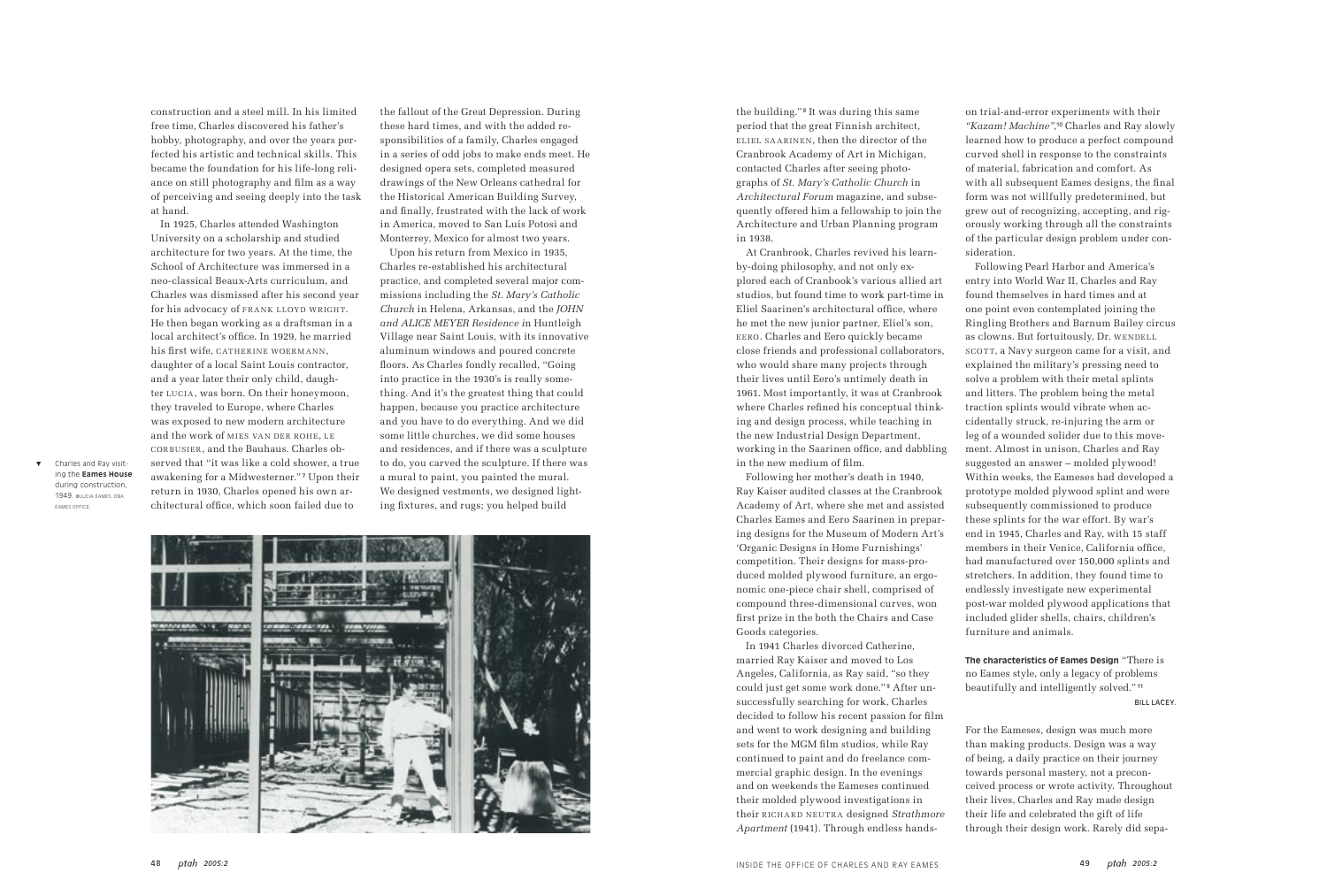ration exist between their personal and professional lives. As an example, the joy of an impending grandchild's birthday party would spill over into the Office with unique gifts being designed, and decorations, interactive games and food being created and prepared.

When asked to define design Charles would reply, "Design is an insightful plan for arranging elements in such a way as to accomplish a particular need." 12 Charles and Ray believed that every design project, or "design problem" as they were called in the office, was unique and required the formulation of a distinctive creative process. Every Eames design articulated the need being addressed, expressed the process which formed it, and the specific problem of origin it, thus becoming the resultant pleasure of its own solving. To this day, the breath, depth and level of new insights gleaned from each creative process and subsequent design "gift" are simply mind-boggling.

How did the their creative process work in the Office? When clients, visitors or new staff members would question how the creative process and design really works, Charles or Ray would share the story of the Nobel Prize winning physicists TSUNG-DAO LEE and CHENG NING YANG. Lee and Yang's process of discovering that parity conservation doesn't hold for weak interactions, is beautifully described in the May

12, 1962 *New Yorker* magazine article. As Yang observed, "We learned that physics should not be a specialist's subject, physics is to be built from the ground up, brick by brick, layer by layer. We learned that abstractions come after detailed foundation work, not before." <sup>13</sup> The major lesson was that the creative process is never set, but rather follows the inquiry of the problem at hand. Discoveries are made incrementally, day-to-day, through perseverance, endless experimentation and carefully weighing various alternatives.

To better comprehend the Eames creative process, it is important to explore some of the major characteristics used in the Office.

## **1)** *Do only challenging problems*

Each day, one was continually struck by the interesting and challenging problems that the Eameses took on. Problems, that know one ever considered being problems, until Charles and Ray identified them with solutions. Problems and investigations might arise from their own observations and personal interests, or from explorations already under investigation in the Office, or the stack of inquiry letters on Charles' desk, or a close friend's observations, that in time might bear the fruit and become a "design problem." Questions created problems as well; examples being, "How does communication work in the age of mass communication?" (*A Communications Primer*, 1953), or "What is the difference between how computers and humans think?" (*Think,* 1964). Each problem was mentally stimulating, physically absorbing and demanding, as well as fun to solve. These were not simple problems, where the process is already known and only a solution needed. Simple problems, finite in nature, that did not inspire further questioning, were not of interest to the Eameses. Rather, Charles and Ray were always drawn to the challenging problems, those that required a sensibility to remain open, active, to continuously be a spawn for ideas that translated to future work in various areas of inquiry.

# **2)** *"What is interesting?"*

The Eameses always advocated that the design problems undertaken should be rewarding and of great personal interest. As Charles advised, "Do not take any job with whose objectives you do not agree, and don't take a job as a stepping stone to something else. Get involved in things that are of value to you and don't get involved in things that you do not value." 14 It was their belief when one worked on things of value, that an inexhaustible curiosity would be sparked and a natural passion for hard work would emerge. When Charles would come to a staff member's desk to discuss a particular facet of a design problem being worked on, he would ask one question, "What is interesting?" not, *"*What have you been working on"? or, "Are you finished?" This one simple question immediately brought clarity to the heart of the problem under consideration. As well, it confirmed ones depth of inquiry as they continued to push towards new discoveries. It was Charles and Ray's belief that the design problems that were of genuine interest to them, when passionately solved, would be of interest to a great many other people.

### **3)** *Respect constraints*

Charles and Ray had distrust of willful creative expression based on their wealth of knowledge and vast accumulated experience. At the outset of any problem, they always insisted on identifying the limitations and constraints within which a designer must work. Charles continues, "Design depends largely on constraints. The sum of all constraints. Here is one of the few effective keys to the design problem – the ability of the designer to recognize as many constraints as possible – the willingness and enthusiasm for working within these constraints – the constraints of price, of strength, of balance, of surface, of time, and so forth. Each problem has its own peculiar list." <sup>15</sup> The Eames creative process was not a docile submission to constraints, only a respect for them, as one worked from part to whole, from the particular to the general. As Charles elaborated, "Design is an act of faith and discipline, and where the restrictive lines are not clearly delineated, the designer must find them or draw them. The rules of the game do not require docile submission to constraints, only respect for them. Learn the difference

between being forced to make compromises and the necessity to recognize constraints. I have never been forced to accept compromises but I have willing accepted constraints." <sup>16</sup> The best graphical representation of these constraints in action is Charles's 1969 design process sketch for *What is Design?* which identifies the three major spheres of influence; society, client and design, who's individual constraints converge to define the area of investigation of a design problem.<sup>17</sup> In the Eames Office, one quickly learned the difference between being forced to make compromises and the necessity to willingly recognize and respect constraints.

**4)** *Make connections* The boundaries of design are the boundaries of problems, not disciplines. Charles and Ray fully understood that progress and insight typically occurred on the edges of a discipline, as well as between them. Solving any design problem began with extensive research and observation of major issues and conditions from various fields of knowledge surrounding the topic of inquiry for the specific problem under investigation. Charles loved the infamous eleventh edition, twenty-eight-volume set of the *Encyclopedia Britannica* (1910). He considered these volumes to be a wealth of new perceptions, thoughts and analogous methods for attacking and modeling tough new problems representative of the time, not merely a storehouse of knowledge. With the assistance of the Eames staff, and internationally recognized researchers and specialists, Charles and Ray would delve intensely into the question or circumstance under investigation, seeking not just literacy, but deep involvement. Essential questions and potential investigations for each problem were carefully posed after everyone was fully immersed in all aspects of the problem. Research in the Eames office always went beyond the point where most designers would stop satisfied, and far beyond what was originally thought necessary. "Oh, that is just something you learned in school," <sup>18</sup> Charles would comment when he thought one was not thinking hard enough. He kept asking questions and probing deeper until everything had been



Eames **Lounge Chair** and **Ottoman**, 1956. ©LUCIA EAMES, DBA EAMES OFFICE.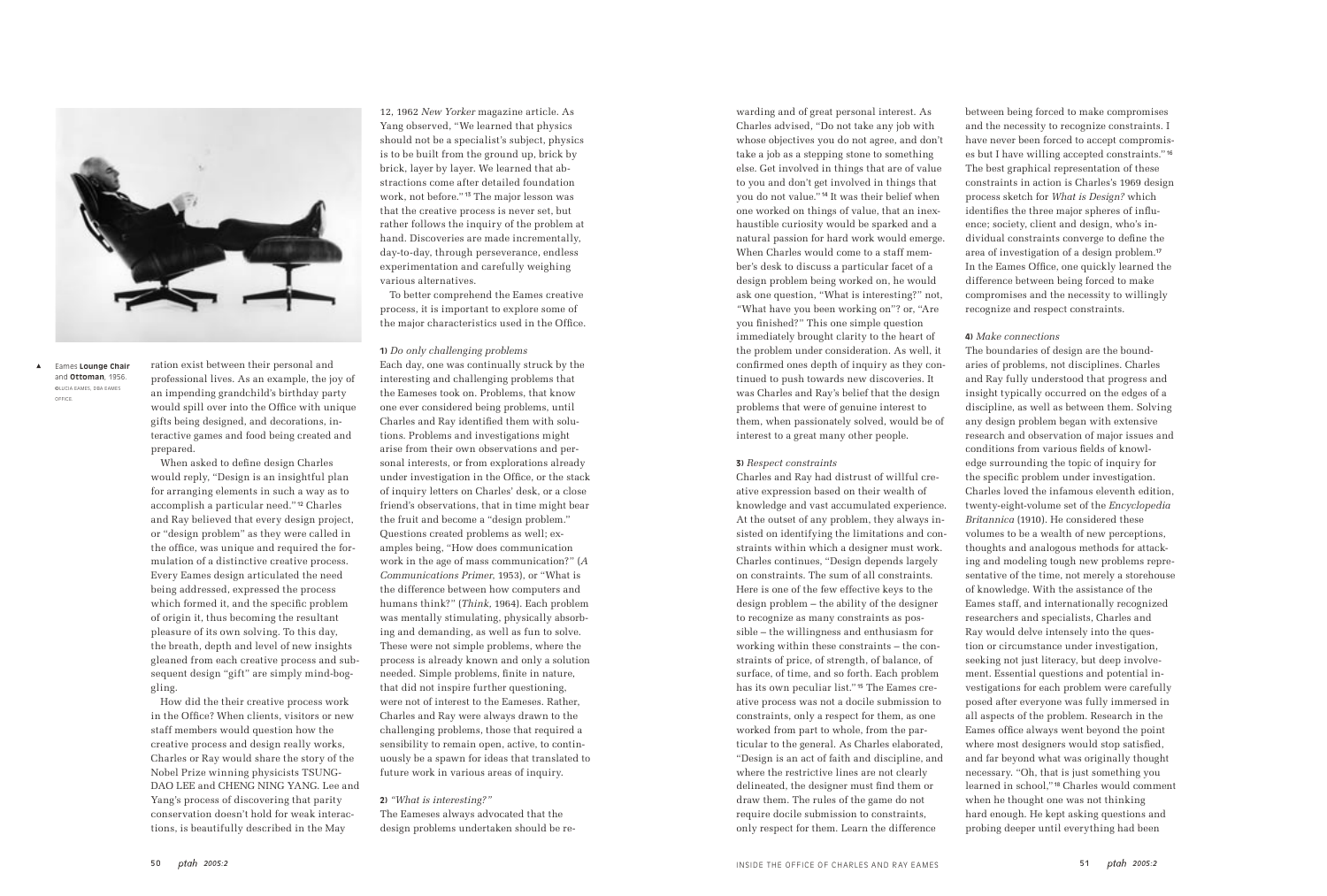considered. New discoveries or "connections" started to emerge as everyone in the office became energized by the rich rewards of sustained rigorous inquiry. One of the keys to the Eames creative process is the art of solving complex design problems by making connections; connections between everything – ideas, values, events, objects, materials, details and other people's lives. As Charles explained, "Eventually everything connects – people, ideas, objects. The quality of the connections is the key to quality per se." 19 Daily, the Eameses pushed and inspired everyone to understand such connections and celebrate them by translating them into physical form. But it didn't stop there. Charles and Ray wanted each resultant design solution to inspire its users to discover these connections as well, to learn from them, and experience the fun and reward of making their own new connections that would subsequently be shared. As Charles would comment, "Ideas are cheap. Always be passionate about ideas and communicating those ideas and discoveries to others in the things you make." <sup>20</sup> For example, the film *Toccata for Toy Trains* (1957) seamlessly connects play with the enduring beauty of antique toy trains by contrasting personal memories of past train travel with the threat of the automobile, by creating a race between a toy car and a toy train – the race of technology. Charles and Ray's goal was to offer a kind of wide-eyed, wondrous way of seeing and understanding the significance of the connections between events and the things we experience daily.

**5)** *Seek to be curious and see anew* When first meeting Charles and Ray, one was struck by their incurable curiosity, a thirst for knowledge, and a passion for seeing things anew. They were never afraid to explore a new area of investigation and re-interpret themselves because of it. During the development of their first major exhibition, *Mathematica: A World of Numbers and Beyond* (1961), Charles and Ray endlessly searched for ways to bring math alive for the child and the scientist. As their design evolved, the Eameses continually searched for new ways of perceiving abstract math-

ematical concepts, physically envisioning these processes, developing fresh insight on how mathematicians think and work, and endlessly investigating ways a visitor might be inclined to share these ideas. The result was a landmark shift in museum exhibition design, the invention of the interactive exhibit. As a visitor "played" with the soap bubbles in the minimal surface display, or challenged anxious children to multiplication answers with the multiplication cube, abstract mathematical concepts came alive as living phenomena that could be joyfully discovered by all. As Charles summarized, "One of the great secrets of science is the genuine fun and pleasure that scientists get out of it. One of the great purposes of this exhibition is to let the cat out of the bag." <sup>21</sup> The lasting impact of this simple interactive exhibit can be seen in the Nobel prize winners, who commented years later that their success in science and math was spawned from their own childhood visit to the Eames's *Mathematica* exhibit.

## **6)** *"Real learning comes through primary experiences"*

Reflect for a moment about how you learned to ride a bicycle. A caring parent or friend effortlessly rode the bicycle, and then gave lengthy verbal directions on how to ride it, and ultimately ran along side as you first tried to pedal and steer. You failed, time and time again, but ultimately you taught yourself to ride the bike through direct or primary experience. Charles and Ray believed "real learning comes from primary experiences," <sup>22</sup> physical interactions of our living body with the world around us. No matter what the design problem was that the Eameses were working on, they were always striving to immerse themselves in the primary experience of the problem, and ultimately sought ways in which the end users could share in those rich experiences. During the development of the *National Fisheries Center and Aquarium*, (1966–1969), Charles and Ray not only filled their office with shells and marine biologists, they installed several large 250 to 1,000 gallon aquariums with live marine life. This was the vehicle to begin to understand how a

salt water aquarium functions as observed, recorded and learned from the daily habits of its potential inhabitants: the hermit crab, starfish, jellyfish, octopus, shark, etc. As Charles described, "We're working on an aquarium in the office, so naturally we have an aquarium. We have a lot of marvelous little animals, mostly invertebrates and some fishes, that sort of cluster together, have high territoriality in the way they act and behave. And if those little animals feel too much of a stream, too much of a current flow, they're uneasy. These animals are sort of geared

to the status quo. On the other hand, there are the pelagic animals. And if that current stops, they're in trouble. They're dependent on change. Their whole idea of security is essentially when the current is flowing by them. That gives them oxygen upon which they live, and that sort of frees them from other predators, it brings them closer to food. They're very secure in change. And I have a feeling in a way that we as a society and as a group are gradually becoming pelagic in our feeling. That if anyone is going to really feel secure, he must have not an insistence



Charles and Ray refining the sling locations of the **Aluminum Group Chair**, 1958. ©LUCIA EAMES, DBA EAMES OFFICE.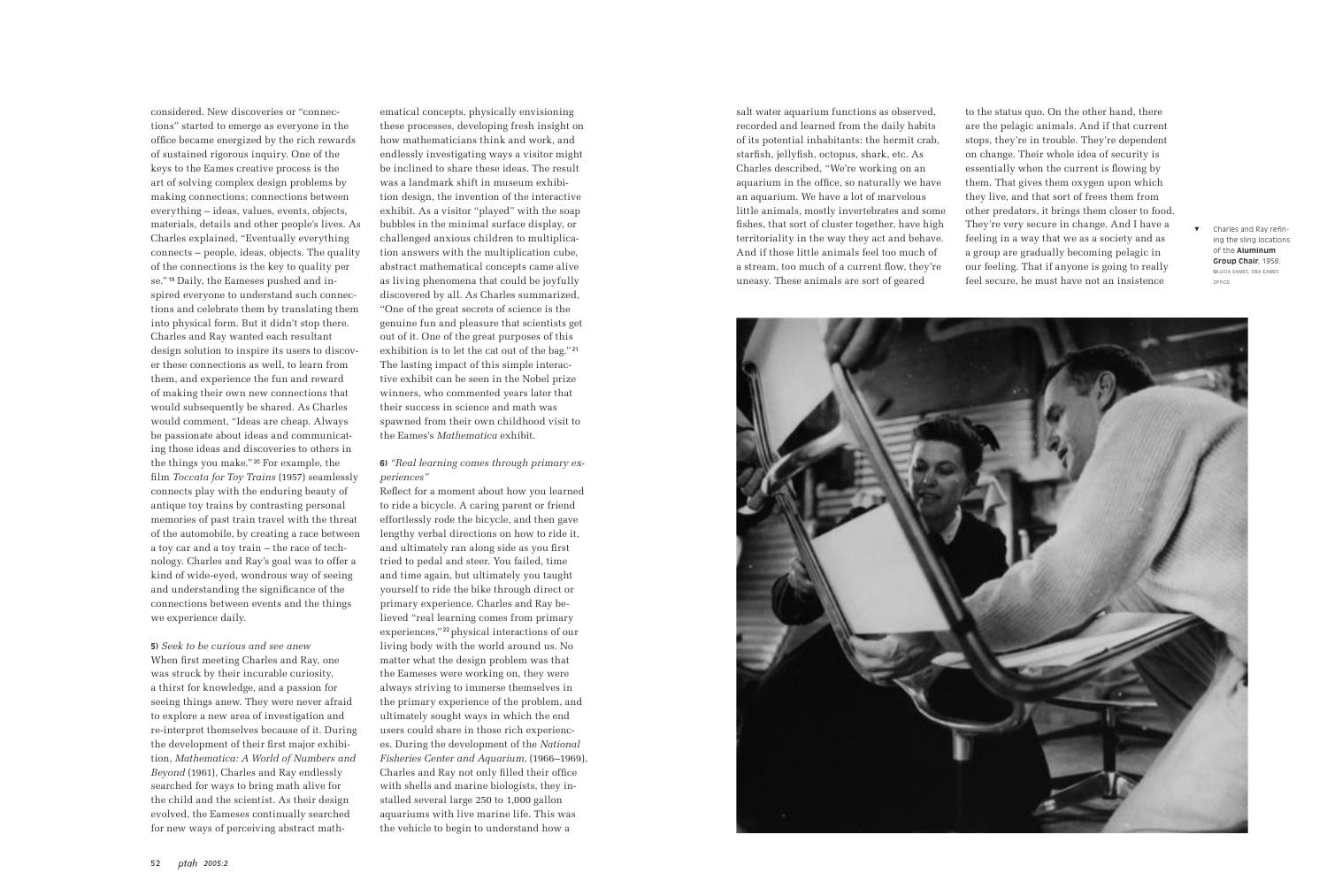on the status quo, but he must feel secure in change. I think that we've all now experienced this in a sense, where if you recognize a change and it's sort of like being in a place that you have never been before, and suddenly things become orientated, and a value appears that you'd never known before. And it seems to me that this is an aesthetic feeling."<sup>23</sup>

**7)** *Engage in the hands-on process of envisioning, modeling, and prototyping* "One should be prepared to follow an investigation with a restudy of the problem, to look upon detailed problems as if they were being attacked for the first time; to restate solutions in terms of theory and in actual prototypes; and fully explore their cultural meaning. In order to insure the validity of such an investigation and such restatement it will be necessary to bring together and bring to bear on the questions all the disciplines which can restate the questions of familiar problems in a fresh clear way. The task of translating the details will be difficult, painful, and pricelessly rewarding." <sup>24</sup> CHARLES AND RAY EAMES.

Unlike normative design practices of their time, which separated the activities of the design office from fabrication, production, and construction, the Eameses seamlessly united these activities within their office. Work within the Eames Office maximized the intimate physicality of each problem and the fundamental understanding that comes from learning directly from primary experiences. New perceptions, or as Charles and Ray called them "a new depth of vision," <sup>25</sup> might occur by increasing the number of simultaneous activities to enhance everyone's direct experience of a question under study. These typically included physical modeling at multiple scales and sometimes an essential object, an event, a scale model, or a full-scale inhabitable mockup, to test drive and "walk through an experience in order to regroup and try again." 26 As Charles commented, "The thing about models, about using them, is that a model doesn't have to be a total theory of a field. It doesn't have to be a golden thread that sort of leads you through a labyrinth. A model, a true model, in the experimental and feeling-your-way sense, can just be a kind of tentative walk

through the experience by which you can retreat, consolidate yourself, regroup, and take a try again." <sup>27</sup> Simultaneous design investigations utilizing text, graphics, films, multiple scale models and full size prototypes converted abstract questions and tentative ideas into powerful primary experiences for careful consideration by clients, long time friends, office staff, and specialists in the areas under investigation. Following these enlightened conversations, new perceptions, connections, and a deeper understanding of the problem would evolve and immediately direct the next investigation. It was Charles and Ray's belief that the essential qualities of a problem would exist as long as an individual keeps them in play. Thus, as the world continued to change, the Eameses were constantly seeking new ways for envisioning information and modeling their emerging understanding of it as new and insightful connections came into focus.

> **9)** *Do concurrent problems coupled with simultaneous design activities* "We work because it's a chain reaction, each subject leads to the next."<sup>32</sup>

**8)** *Use film and photography as essays* "They're not experimental films, they're not really films. They're just attempts to get across an idea." <sup>28</sup>

### CHARLES EAMES.

After growing up with both of their fathers involved in photography, and at the dawn of the motion picture age, it should come as no surprise that Charles and Ray would utilize still and motion picture cameras throughout their lives to inform their design. Of significance were their efforts to record visual notes and visual essays as a means of communicating rich and complex experiences and to critically re-see the world around them. For the Eameses, film and photography were not simply ways of recording things or events. They were essential ways of analytically and interpretively immersing a viewer in the primary experiences of a particular subject, to evoke their sense of wonder and intellectual curiosity. Over the years, Charles and Ray developed the ability to recognize abstract beauty in everyday occurrences and convey that beauty to a wide audience via photography and film. During their career they made over 130 essays, multi-screen slide

shows and short films, ranging in such diverse topics as Mexico's Day of the Dead celebrations (*Day of the Dead*, 1957), daily life in America (*Glimpses of the USA*, 1959), and the introduction of computers (*Think*, 1969; *Computer Landscape*, 1971).29 "Films," Charles said, "come as a result of two situations: It's either a logical extension of some immediate problem we are working on, or it is something we have been wanting to do for a long time and can't put it off any longer."<sup>30</sup> Many times, as a current investigation, an exhibit model, or furniture prototype was entering a critical stage or nearing completion, Charles would grab a movie camera and shoot "a casual couple hundred feet of film," 31 while Ray or another staff member would shoot a couple of rolls of print and slide film. Then, like anxious children in a candy store, Charles, Ray and members of the staff would gather around the light table, followed by the conference room to see what illusive new perceptions they had captured. Removed from their immediate work at hand, these visual notes and visual essays became essential tools for gaining critical distance to their work, as well as a method for re-seeing and raising new questions. Clients, invited guests or staff members would spend many a lunch hour in an impromptu Eames essay festival, where past and present investigations would effortlessly blend in the flickering images floating within the darkened conference room.

CHARLES EAMES.

The Eames office was filled with the fruitful interplay between concurrent design problems, and simultaneous design activities, across a broad range of inquiry that included furniture, exhibitions, graphics, toys, film and architecture – all that effortlessly fed and informed one another.33 As a result, Charles, Ray and the staff were constantly energized by the activities and potential new collaborations. People were busy researching, drawing, building, photo-



Charles and Ray photographing an early ¼-inch scale model of the **Mathematica** exhibition, 1960. ©LUCIA EAMES, DBA EAMES OFFICE.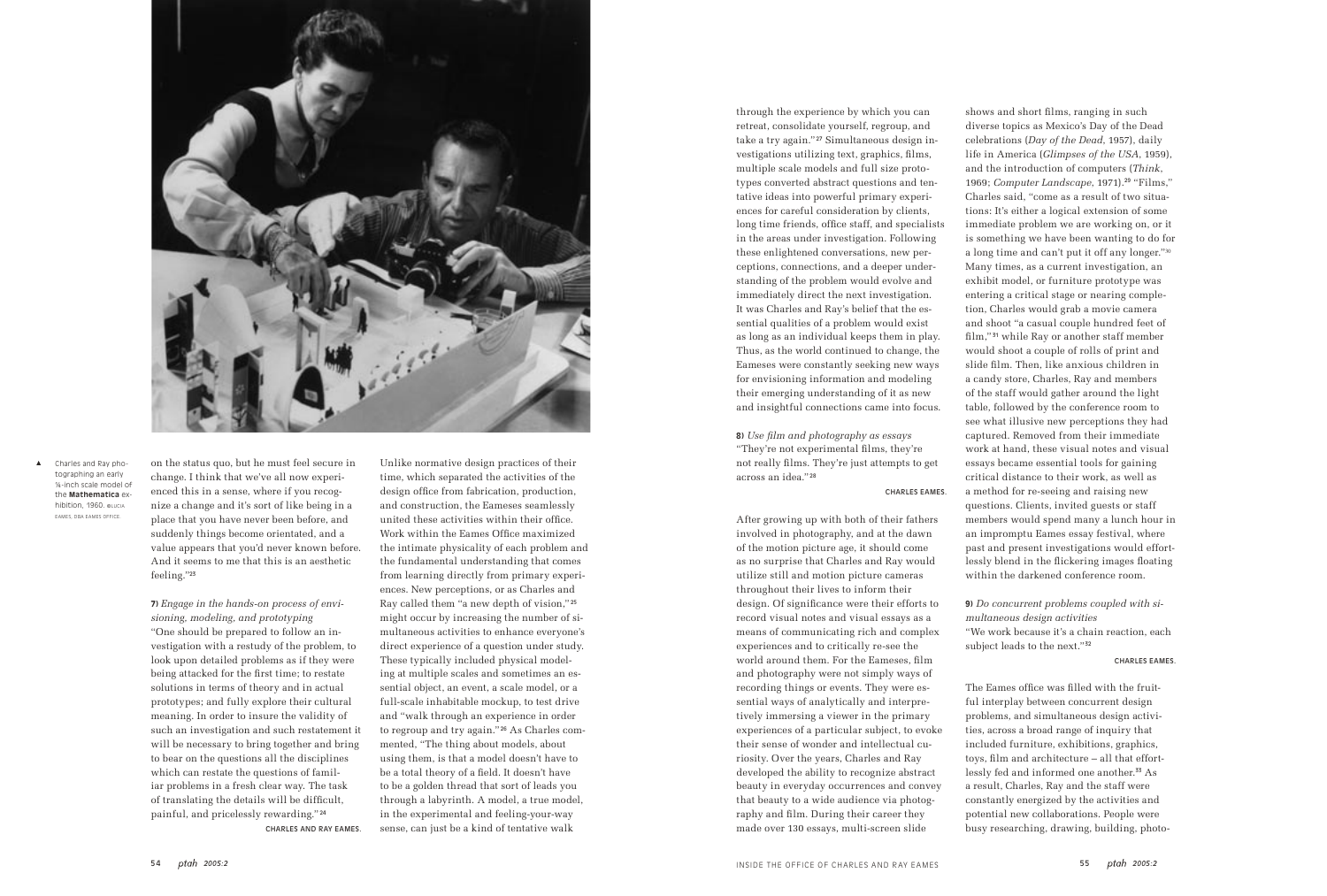graphing, editing, as others talked to clients, experts, scientists, friends and entertained the invited guest. In 1976 for example, as work continued on the refinement of their traveling exhibition, *The World of Franklin and Jefferson* for its Paris début, which included French translations of all the exhibition panels, a new film and two books were introduced. During this time, Charles and Ray also found time to investigate EDWIN LAND's new SX-70 camera and create the film *Something about Photography*, propose a new exhibition on computing (*IBM 590 Proposal*), continue work on a Leather and Teak Sofa, and work on four new films, *Powers of Ten*, *Daumier, Atlas* and *Look of America.*

## **10)** *Seek constant refinement through endless iteration*

"Invention is the hardest kind of work and requires intense application of every faculty. There is no guesswork about it. There is no unfailing principle of luck in it. The goal must be reached by process of elimination. Every factor must be studied, examined, and then eliminated if it is not what you want, until you have narrowed the entire problem down to two or three points. Then it is possible that luck or accident may play a minor part, and someday the whole thing will dawn upon your mind and see the goal you have been working for. Genius is 1% inspiration and 99% perspiration. Accordingly, a genius is often a merely a talented person who has done all of his or her homework." <sup>34</sup> THOMAS ALVA EDISON,

### WHO PATENTED 1,093 INVENTIONS IN HIS LIFE.

Within the Eames office, the period of refinement and elaboration continued for as long as necessary, in most cases for as long as the design problem remained fresh. It was the phase of their creative process that took up the most time and involved the most difficult work. Everyone working at the Office developed the discipline to suspend judgment, create with rigor, and develop patience as solutions evolved and more fully revealed themselves. Many new insights and trajectories emerged as Charles and Ray were presumably just putting finishing touches on an initial insight. They were fully engaged in

this fluidity and strived to eliminate imperfections through constant iteration and refinement. A chair might be in production for several years, always under constant investigation relative to newly available materials or manufacturing techniques, and ultimately further refinement. An example is the original DCW plywood chair (1946). The rubber shock mounts were originally secured in place by an electronic cycle welding process, where radio waves would cure the bonding agent. This proved to be an inadequate solution, and after endless trial and error by the Eames Office working in collaboration with members of the HERMAN MILLER production line staff, a new resorcinol phenolic adhesive and production process of heat and pressure was ultimately developed.35 Remember creative work is never done. It is an endless reiterative process that eliminates imperfections with each subsequent refinement.

## **Awakening consciousness: a staff member's first**

**day in the Eames Office** "The Eameses have so strongly influenced the way we sit, store things, build, play, communicate, teach, learn, and think, it would almost seem that diversity is their genius. Not so. What their genius represents is not merely minds versatile enough to move in many directions, but minds so wholly centered, that they bring precisely the same talent and experience to bear upon problems that seem vastly different from each other." <sup>36</sup>

### RALPH CAPLAN.

What would a new staff member do on their first day of work in the Office of Charles and Ray Eames? Rather than immediately going to work on a specific task, they would be unexpectedly asked to play all day with a toy, the *Musical Tower* – sixteen-foot high xylophone tower toy, developed by the Eameses in the mid 1950's. Why? As the new staff member endlessly rearranged the xylophone keys and released the marble throughout the day, experimenting with different combinations of musical sounds, everyone could hear and share in this person's curious discoveries, as well as frustrations. By days end and through this seemingly simple exercise, this new person had revealed their personality,

maturity, and most importantly, their personal and professional consciousness to everyone in the office. <sup>37</sup>

Great practitioners are conscious to the world – awake to the core of their being. Each day they strive to live consciously, supported by the experiences that develop and inspire their intellectual and emotional persona. They continue to transform and expand their knowledge into a unique capacity to perceive the world and offer lifegiving response. Their ever-increasing consciousness empowers them to adapt, discover new ideas and methods of inquiry, and to direct their future in meaningful ways.

It is my observation that great practitioners are conscious individuals first; that they embrace this aspect of their lives to the point that it spills into daily work and professional life. They don't simply replicate a core disciplinary knowledge, but seek to advance it through their own insights, offering new ways of seeing and inhabiting our world.

Throughout our lives, we must each consider the translation of our own consciousness as a human being into an expanded professional context – to vision the depth of our values, ethics, and beliefs about design, test them, and bring them to life through discipline and critical work. Therefore, education must be more than professional training. It must nurture and sustain a trajectory for lifelong evolution and growth. Each student of design must be encouraged to question, challenge current models, and generate keen alternatives to what design is today. In the 'real world', enlightened clients seek out the conscious designer, rather than the trained designer, to identify and propose solutions to the unprecedented conditions of our rapidly changing world.

"Everybody really knows that education goes on all the time, everywhere, all through our lives, and that it is a process of waking up to life. It takes a heap of resolve to keep from going to sleep in the middle of the show. It's not that we want to sleep our lives away. It's that it requires certain kinds of energy, certain capacities for taking the world into our consciousness, certain real powers of body and soul to be a match

for reality. That's why knowledge and consciousness are two quite different things. Knowledge is like a product we consume and store. All we need are good closets. By consciousness I mean a state of being "awake" to the world throughout our organism. This kind of consciousness requires not closets, but an organism attuned to the finest perceptions and responses. It allows experience to breathe through it as light enters and changes a room. When knowledge is transformed into consciousness and into will, ah then we are on the high road

indeed." <sup>38</sup>

M.C. RICHARDS.

**Seek to be involved and care deeply** "One must obtain not just literacy but deep involvement

and profound understanding." <sup>39</sup>

CHARLES EAMES.

Throughout their lives, Charles and Ray Eames not only sought to understand the rich and fertile landscape of indigenous offerings worldwide, but also were deeply involved in the endless search for the fundamental connections between personal experiences, artifacts, phenomenon, and our larger world. A dinner guest arriving at the *Eames House* on a moonlit evening would be greeted by the smiling faces of their gracious hosts, a table whose linen cloth was covered, similar to an elegant Japanese Kaiseki meal, with 20–30 small imported dishes of seasonal foods from around the world and adorned with colorful flowers and candle light. In this enchanting atmosphere, free of everyday cares, these simple international tastes and wares would provoke stimulating conversations about past travels, world cultures and current events, as well as remind each departing guest of their need to become more awake to their surroundings, and more fully alive and present in their daily lives. With each of their designs, the Eameses shaped ideas, events and circumstances, while redefining the way people perceived, thought and felt about living, and living in the world. the universities' science and technologically laden curriculum with art and aesthetics, the Eameses rejected the idea of adding

In 1969, when asked by MIT to help infuse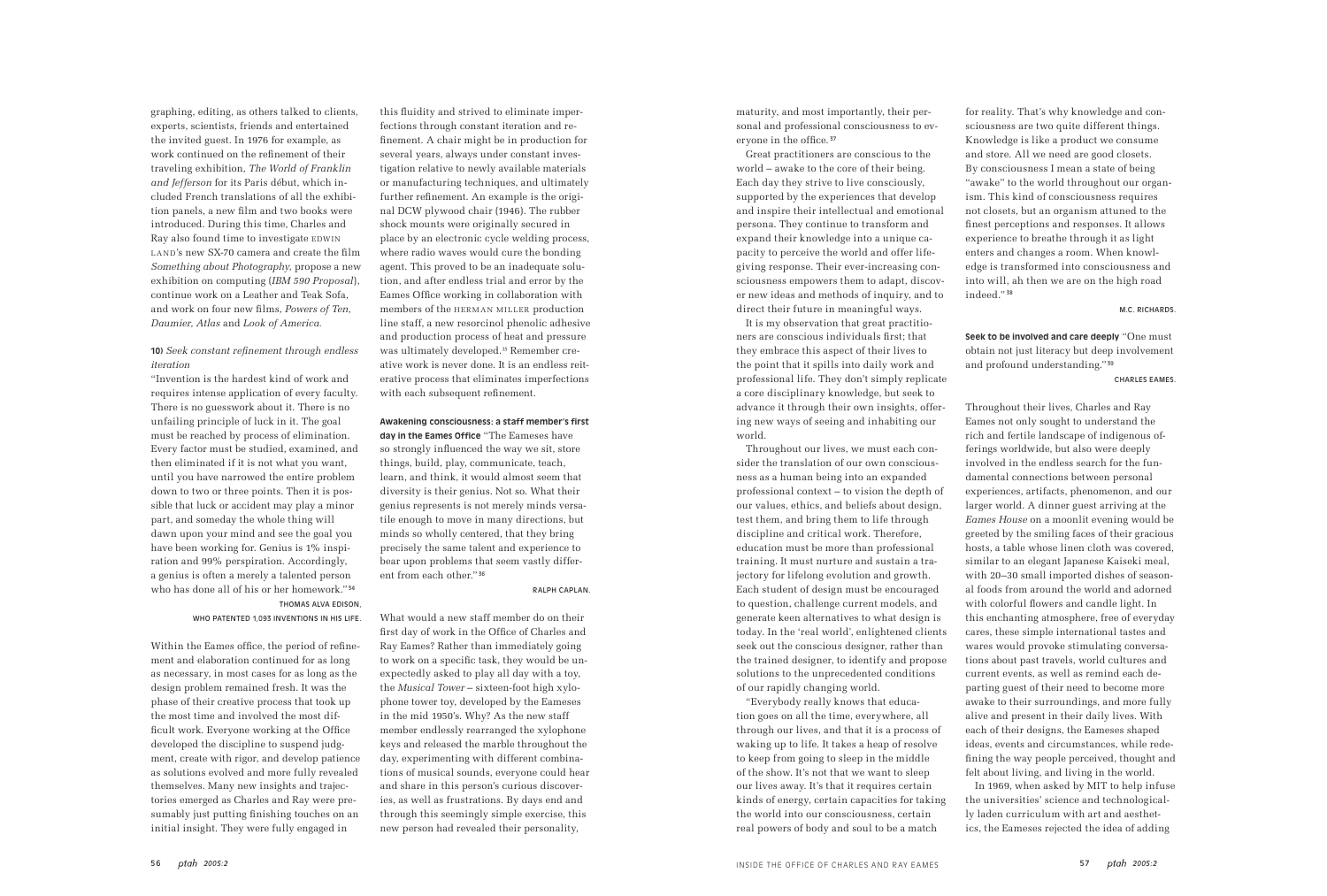an obligatory art appreciation or art history course. Instead Charles and Ray designed an alterative situation, where these future scientists could not only experience for themselves first hand the aesthetic possibilities of their own discipline, but were required to convey those new aesthetic discoveries and joys to others. The Eameses recommended that each MIT student be challenged to develop packets of information for teaching local elementary school children about the fun and the richness of science. Ultimately these future scientists had to share and convey the beauty of scientific inquiry and profound insight.

"One could be sure that in the past when a man would rise to the point of producing work of greater quality, it was not through any conscious attempt to excel but rather because he cared about what work he was doing – he was committed to his work. This has become something rare – because being committed means becoming involved and to become involved means giving something of oneself. It is only the rare ones today who seem to care that much. Yet, that quality that makes for excellence – that commitment – is more important to us today on a daily operational basis than perhaps ever before. At least one of the reasons this is true is quite simple. The nature of the problems we face changes even as we work with them. We cannot tell from what disciplines or from what art of preparation for the next step will come. We cannot fall back on the lore of the art because that lore does not exist. There is however, a tradition that is held in common by natural philosophers, explorers, pioneer woodsmen – anyone who is in his daily life has been compelled to face new problems. That is tradition of respect and concern for the properties and the quality of everything in the world around them. To excel in the structuring of a problem we must be committed to a concern for quality in everything in the world around us. We must learn to care deeply." <sup>40</sup>

CHARLES EAMES.

#### **The design laboratory of the Eames Office**

Situated ten blocks from the Pacific Ocean

and Venice Beach, within a bustling neighborhood of artists, craftsmen and manufacturing shops, 901 Washington Boulevard, an unassuming twelve thousand square foot warehouse was home to the Office of Charles and Ray Eames from 1943 to 1988. Upon entering the creative world of this design laboratory for the first time, one was immediately overcome with a sense of delight, wonderment and awe. It was like walking into the circus big top on opening night or diving into the ocean teeming with a school of fish for the first time. One was greeted by the receptionist's smile, a welcoming handshake, and was immediately transformed into their honored guest. One was then ushered down a narrow hallway that quickly revealed the main universe of the Eames Office – a vast open warehouse space, perfectly lit by large skylights, and subdivided by layers of flexible partitions, temporarily attached to the wooden bowstring trusses above by cclamps. Within seconds there was a tsunami of visual, sensual and emotional stimuli as one took in the cacophony of inspirational design artifacts, observed staff activities, and ultimately met Charles and Ray Eames.

One could not walk anywhere in the Office without pausing to admire, play with, or reflect upon the significance of any one of the hundreds of magical design artifacts that filled every nook and cranny of the office. These beautiful objects gathered from throughout the world, were inspirational touchstones of admired design and offered valuable lessons and eternal design truths. "We are not collectors." As Ray would remind a guest, "We found things and kept them as examples of the principles or aspects of design. We kept it to show it, to use it, to share it, to give insight to others and ourselves."<sup>41</sup> Each became the genuineness for a question being asked or a solution being developed. Simple objects from the past, such as toys, were seen by Charles and Ray as specific cultural artifacts that revealed the same quiet elegance, truthfulness of materials, and expert craftsmanship that they sought in their own work. Many times clients, collaborators, friends or a new staff member would be shown several of these objects as tools for extending their aesthetic appreciation or



Charles (in lift), Ray (behind lift truck) and their staff outside 901 filming the picnic scene for **Powers of Ten: A Rough Sketch for a Proposed Film Dealing with the Powers of Ten and the Relative Size of the Universe**, 1968. ©LUCIA EAMES, DBA EAMES OFFICE.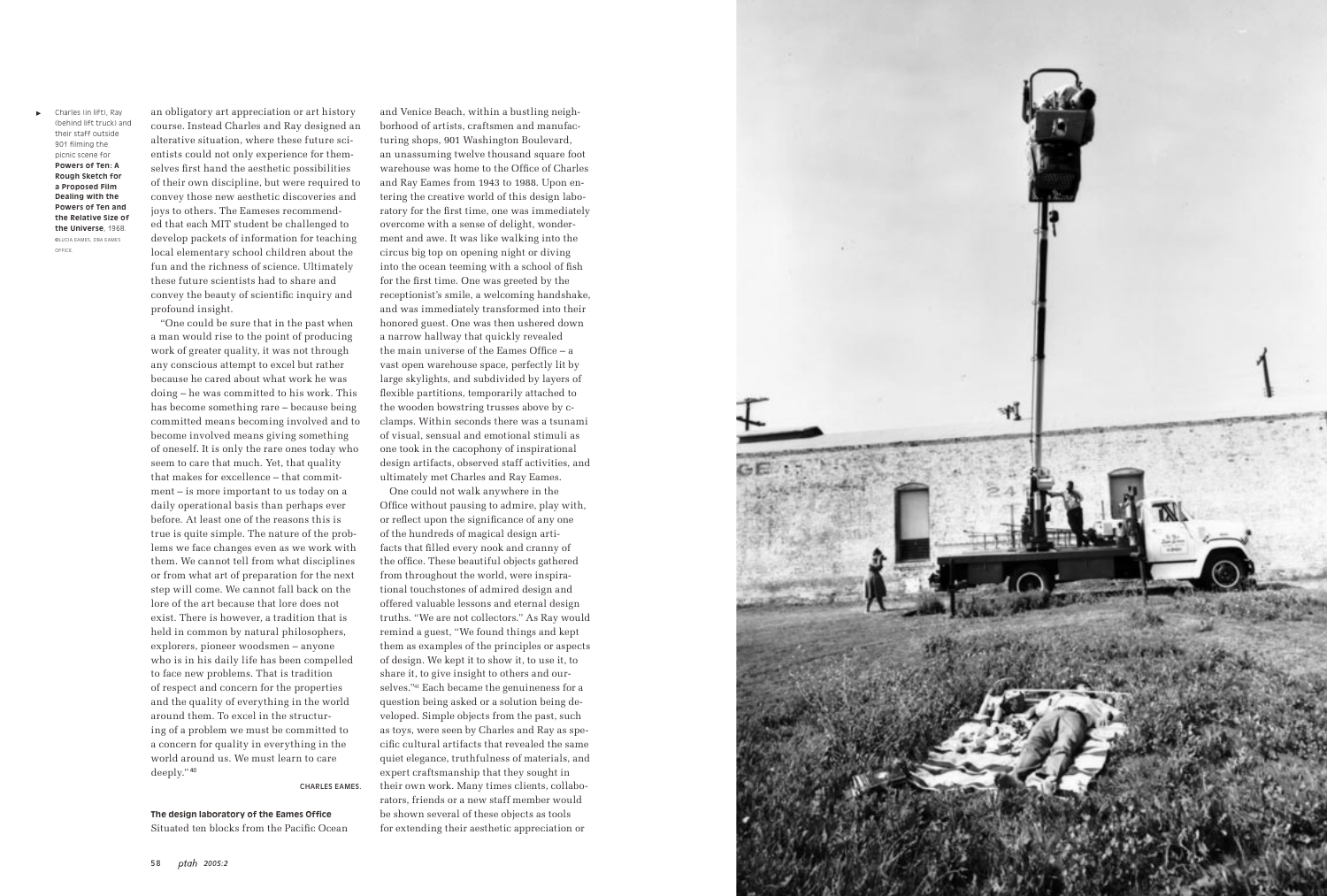for better understanding the significance of the problem at hand. The richness of these objects was endless, as was their ability to inspire, stimulate and sustain creativity.

In addition to the hundreds of design touchstones, there were infinite resources within 901. There were drawers and shelves filled with raw materials, a workshop with an endless variety of tools and jigs, numerous still and movie cameras, demountable walls covered with information from specific problems, and a fully equipped darkroom. In addition, there was a conference room for meetings and screenings, numerous drafting and layout tables with identical baskets of drafting equipment, an extensive library, delicious food and strong coffee prepared by a full time office chef, the beauty of fresh cut flowers, stimulating consultants, and a multi-talented staff ready to be transformed at any moment by a new question or fresh insight. As work progressed on any design problem, all of these resources came into play and any combination was legitimate. The only criterion was whether the resources really had the capacity to deal with the inquiry at hand.

The office was always filled with Charles and Ray's long time friends, collaborators, and new consultants who contributed fresh questions, perceptions and insights to daily work. Friends like BUCKY FULLER, PHYLIS and PHILIP MORRISON, LEE KRASNER SANDRO GIRARD, Eero Saarinen, GEORGE NELSON, KONRAD WACHSMANN, OF BILLY WILDER would be invited over to see a new film essay, a prototype, or a model in progress. Similar to reviewing dailies in the film industry, Charles and Ray could then observe the trajectory of their developing work, notice details, discuss problems, and debate insights with their trusted friends and staff. "Listening does not take place unless you are willing to be changed by who you are listening to."<sup>42</sup>This forum also allowed the Eameses to pay close attention to their own goals, to access whether the work was indeed proceeding in the manner to which they aspired, and what changes needed to be made.

Work within the Eames office was "a difficult form of play*"* <sup>43</sup> where everyone, includ-

ing an honored guest, quickly developed an ability to simultaneously play and work hard, becoming immersed in numerous pleasurable offerings of hands-on discovery. As Charles commented, "It makes me feel guilty that anybody should have such a good time doing what they are supposed to do."<sup>44</sup> Anyone who entered this design laboratory of the Eames Office always gave more time and energy than they had ever dreamed possible.

**Their significance and legacy** "The Eames' desire to move freely in a world of enormous and unlimited possibilities is combined with an acute sense of discrimination and taste, an ability to select among the unlimited possibilities, and return considerable richness to the world." <sup>45</sup>

### EAMES CELEBRATION.

Charles and Ray Eames firmly believed that design had a moral and ethical responsibility to recover and connect us to the lost spirit of humanity within the context of the nuclear cold war, post World War II population increases, and the rise of mass media. At the beginning of their shared career, they instinctively began to address this disconnect through the investigation of the fundamental phenomenological relationships between the body and the ephemeral experiences and essential elements of our lived daily existence – furniture, toys, and architecture. Charles and Ray began their furniture designs, like other modern designers of their time, by testing the functional and technological limits of emerging modern materials and newly declassified wartime production processes. But it was their attention to increasing the connections between intimate experience, tactile memory, ergonomics, kinesthetics, and sensual materiality, that would transform their painstaking investigations in plywood, steel, plastic, and aluminum into timeless classics. Similarly, when Charles and Ray began to investigate childhood play and the design of their interactive toys, filled with gaps for imagination and open-ended discovery, they would celebrate the interaction between the child's developing mind, body and their immediate environment within their ever-expanding world. In 1949, with the design and construction of their own house, *Case Study House #8*, Charles and Ray redefined the vital connections between body, place and home through their architecture. Unlike other period modernist houses, which were abstractly juxtaposed against their natural sites and sparsely inhabited without any trace of preceding generations, the Eameses magically connected the body, landscape, artifacts, and seasonal changes with the rituals of daily life. Constructed for \$1.00 per square foot, utilizing off-the-shelf prefabricated materials, the house was an indoor-outdoor stage for life, filled with beautiful touchstones that effortlessly drifted in and out of the ephemeral skin of the house, to merge with the meadow landscape and the daily ebb and flow of their lives.

With the dawn of the television age and the rise of mass media communications in the late 1950's, the Eameses shifted their primary focus from the design of furniture, toys and architecture, to the design of new spaces for the emerging information age. These spaces were filled with simultaneous layers of complex information, multi-media images, and ephemeral phenomenon, which sought not only to present new information, but also personalize and connect with the visitor's own life in meaningful ways. For example, in the 1959 cultural exchange program in Moscow, between the US and the Soviet Union superpowers, Charles and Ray developed a totally new type of communication experience – the multi-media presentation, *Glimpses of the USA*, consisting of seven large billboard screens filled with over 2,200 still and moving images, presenting the wonders of a typical day in American life. As the cold war politics of the infamous Nixon-Kruschev kitchen debate on capitalism and communism ensued outside the American pavilion, Soviet families warmly connected with the joys and dreams of the American family. Yet it was the Eameses simple ending, a bunch of flowers, the beloved Russian forget-menots, that would ultimately link each of these global citizens to their shared responsibility to preserve the collective spirit of humanity.

By the early 1960's, as Charles and Ray were asked to convey larger and more complex amounts of information in shorter periods of time, their multi-media spaces of visual information evolved and became all encompassing spatial information environments. Filled with dense interactive experiences, each of the Eameses' information environments enveloped its visitor with the joys of discovering knowledge and ways of thinking by using both their mind and their physical body. For example, in 1964, when TOM WATSON, the president of IBM, wanted to introduce the computer at the New York World's Fair, he called Charles and Ray. Rather than presenting this new technology on a revolving pedestal, the Eameses, working with Eero Saarinen, proposed an immersion experience in complex thinking, thus linking the powers of the human mind and the computer's digital mind. In a suspended state of time, visitors became absorbed in hands-on interactive exhibits (*Mathematica* and *the Computer court)*, a multi-screen film essay on complex thinking processes (*Think*), and a gift of the English dictionary on microfilm, which any child could read with a magnifying glass after returning home. In addition, as American political and business interests began to spread throughout the globe, Charles and Ray were always present as ambassadors of the cross cultural information exchange, seeking ways to introduce the American public, political and business leaders, to the cultural riches of the people and places that they needed to respect and embrace. For example, in their exhibition *Nehru: His Life and His India*, (1965), the Eameses presented the cultural diversity of India in images, as well as spatially, using an interactive environment filled with relics, food, and song, so that each viewer was compelled to multisensually explore and define for themselves the new relationships among artisan crafts, historical events, and the newly independent Indian people. As the information age exponentially expanded in the mid 1970's, with the emergence of mobile phones and desktop computers, the Eameses began to explore the dawning digital age and the "age of